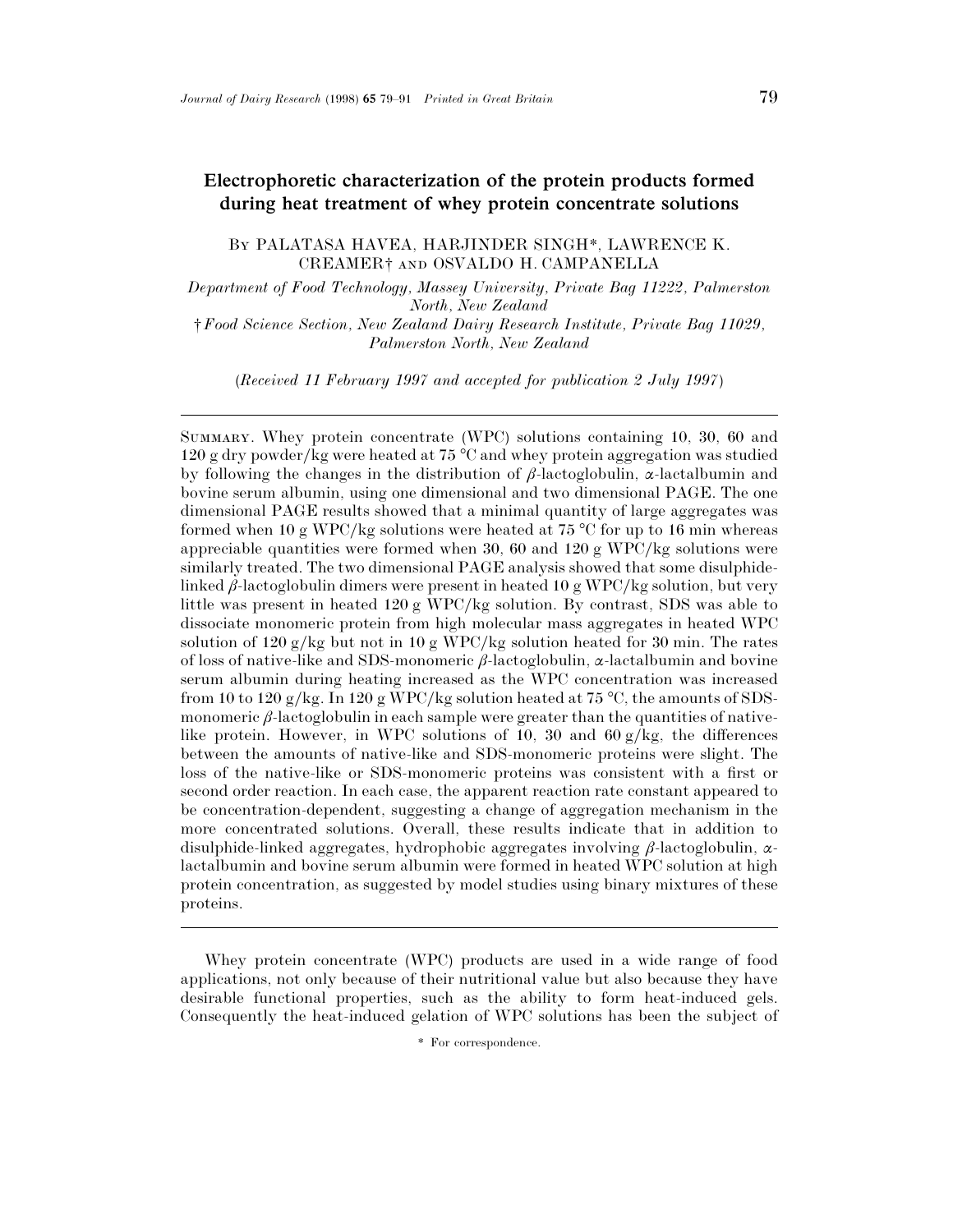many studies in recent years (Mangino *et al*. 1987; Tang *et al*. 1993, 1995; Karleskind *et al*. 1995). These have shown that the gelation properties of WPC are affected by many factors including sodium, calcium and protein concentrations, pH, heating temperature and the presence of other components.

It has been suggested that the whey proteins undergo heat-induced gelation through a series of steps involving denaturation, aggregation, strand formation and network formation (Aguilera, 1995) to give a translucent slightly rubbery gel or an opaque compressible gel. The former type has also been called fine stranded and the latter type particulate, on the basis of microscopic examination (Stading & Hermansson, 1991; Langton & Hermansson, 1992). The type of gel formed is determined by pH, mineral composition and protein concentration and type (Tang *et al*. 1993, 1995; Bowland & Foegeding, 1995).

The gel-forming properties of the protein components of WPC have been investigated with particular emphasis on  $\beta$ -lactoglobulin, the major protein present. Paulsson & Dejmek (1989) reported that the shear modulus of  $\beta$ -lactoglobulin gels was proportional to the protein concentration. McSwiney *et al*. (1994*a*) observed that the loss of native-like  $\beta$ -lactoglobulin during heating was faster than the formation of disulphide-linked aggregates, which was faster than gel formation. These results supported the hypothesis that hydrophobically associated protein aggregates were formed before a self-supporting gel network (McSwiney *et al*. 1994*a*, *b*). Paulsson *et al*. (1986) reported that a bovine serum albumin (BSA) concentration of  $\sim 20$  g/l was required for gel formation during heating compared with  $\sim$  50 g/l for β-lactoglobulin, whereas  $\alpha$ -lactalbumin did not form a gel even up to 200 g/l. In a recent study (Gezimati *et al.* 1996*a*), it was found that when a mixture of BSA and  $\beta$ -lactoglobulin in a buffer that mimicked the WPC environment was heated at 70 °C there was no obvious interaction between the two proteins under some gelling conditions and they formed two separate homogeneous aggregates, strands and gel systems which intertwined to give the final gel. However, when mixtures of  $\beta$ -lactoglobulin and  $\alpha$ lactalbumin were heated, it was concluded that these proteins interacted to form heterogeneous aggregates which formed the final gel structure (Gezimati *et al*. 1997).

The mechanisms of aggregation and gel formation in commercial WPC could be quite different from those in these model systems which often do not contain glycomacropeptide (GMP), minor proteins, uncharacterized and diverse high molecular mass material, lactose or different levels of mineral components. Consequently, the present study examined the effects of heating WPC solutions of 10, 30, 60 and 120 g/kg at 75 °C on the aggregation of the whey proteins.

#### **MATERIALS AND METHODS**

#### *Materials*

A commercial spray-dried rennet WPC powder was obtained from the New Zealand Dairy Board, Wellington, New Zealand. The chemicals used for the preparation of electrophoresis buffers (obtained from Bio-Rad Laboratories, Richmond, CA 94804, USA) were of analytical grade.

### *Whey protein concentrate composition*

The total protein content of the WPC powder was determined using the Kjeldahl method (Association of Official Analytical Chemists, 1984), with an N conversion factor of 6±38. The fat content was determined using the Soxhlet extraction method as described by Russell *et al*. (1980). The moisture content was determined by oven-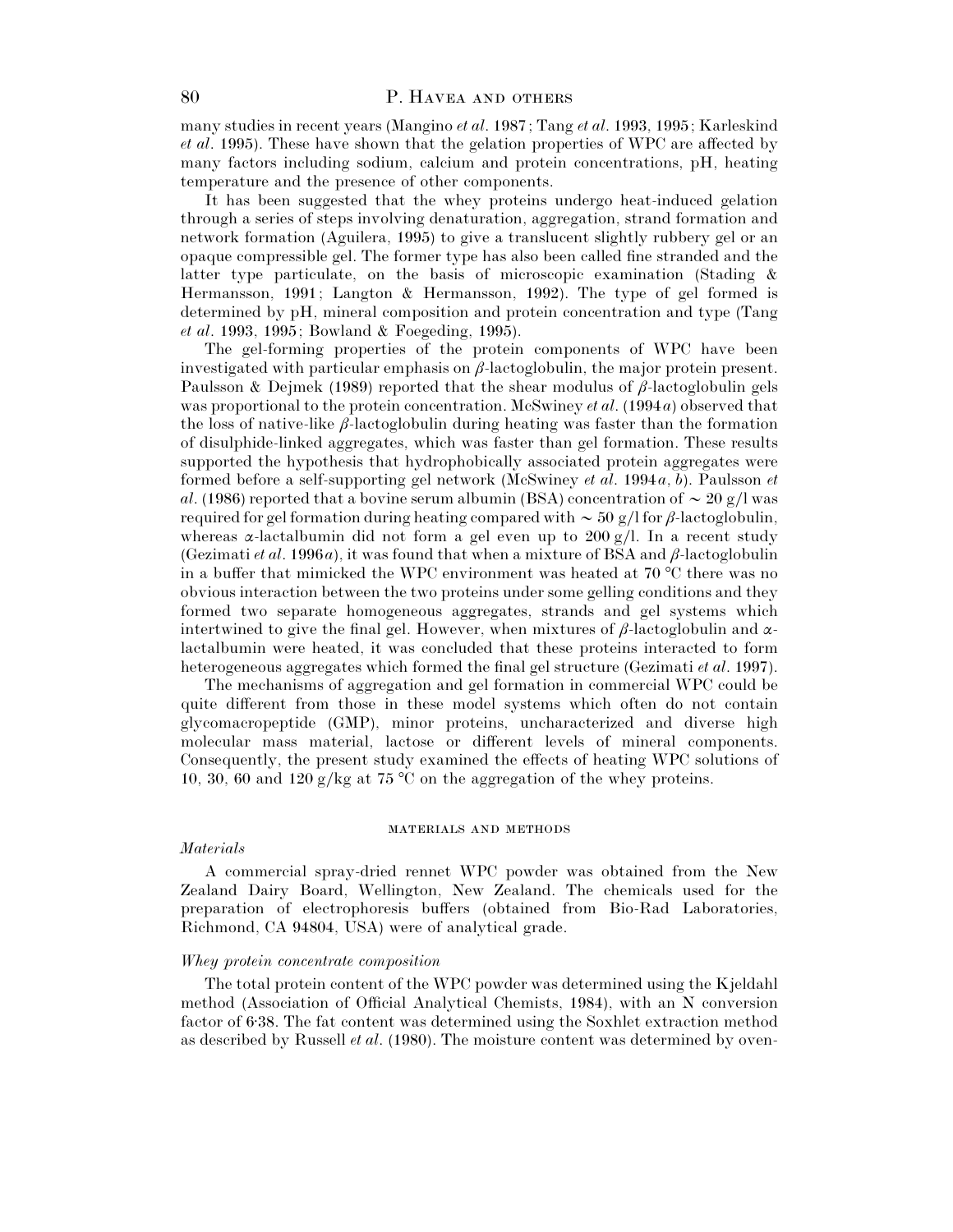drying preweighed duplicate samples at 105 °C for 24 h, cooling in a desiccator for 2 h and then reweighing the samples. The GMP content was determined by cationexchange FPLC as described by Léonil & Mollé  $(1991)$ . The mineral analyses were carried out at the New Zealand Pastoral Agricultural Research Laboratory, Palmerston North, by inductively coupled argon-plasma emission spectrometry using the method described by Lee *et al*. (1986).

## *Sample preparation*

Appropriate quantities of WPC powder were dissolved in water (purified using a Milli-Q system; Millipore Corporation, Bedford, MA 01730, USA) so that the final solutions contained WPC (dry weight) concentrations of 10, 30, 60 or 120 g/kg. The protein concentrations in these solutions were 8.2, 24.1, 48.9 and 97.8 g/kg respectively. The solutions were stirred for 2 h at room temperature using a magnetic stirrer and the pH adjusted to  $6.9$  using  $0.1 \text{ m-NaOH}$  or  $0.1 \text{ m-HCl}$ . At each concentration, samples (1±5 ml) were transferred into a set of 14 preweighed 2 ml round bottomed Beckman polyallomer centrifuge tubes (0.35 mm wall thickness, 11 mm i.d., 34 mm high). The tubes containing the samples were then reweighed, closed with fitted lids, and placed in a water bath at 75 °C. Tubes and samples were removed after heating for 2, 4, 6, 8, 10, 12, 14, 16 or 30 min (the time taken for the samples to attain 74 $\cdot$ 9 °C was 20 s). The tubes and heated WPC solutions were immediately placed in ice water for 5 min and then held at room temperature ( $\sim$ 20 °C) for 2 h. Samples of solutions at each concentration were also heated at 75 °C for 30, 8 or 4 min, for WPC solutions of 10, 60 or 120  $g/kg$  respectively, and used for two dimensional (2D) PAGE analysis.

The above sets of experiments were repeated at least in triplicate.

## *Polyacrylamide gel electrophoresis*

*One dimensional PAGE*. The samples were analysed by PAGE using Mini Protean II equipment (Bio-Rad). The WPC solutions were diluted  $(1:7.5, 1:22.5, 1:45$  or  $1:85$ for WPC solutions of 10, 30, 60 or 120 g/kg respectively) with the appropriate sample buffer and analysed using native-PAGE as described by Andrews (1983) and SDS-PAGE as described by Laemmli (1970). After the gels had been stained with Coomassie blue and destained, they were photographed using a 35 mm camera fitted with both a green  $(XI)$  and an orange  $(G)$  Hoya filter (to minimize the stray light) on to 100 ASA Kodak T-max film. The protein bands on the resultant gels were identified by concurrent electrophoresis of samples of BSA,  $\alpha$ -lactalbumin,  $\beta$ lactoglobulin A,  $\beta$ -lactoglobulin B and acid casein. Some of the other bands were identified by comparing the results with reported patterns (Basch *et al*. 1985; N. Haggarty, pers. comm.).

The gels were scanned using an Ultrascan XL laser densitometer and the results were analysed using an LKB 2400 GelScanXL software program (LKB Produkter AB, S-161 26 Bromma, Sweden) to obtain quantitative results. The peak area of each protein band was reported as a percentage of the corresponding band in the unheated control WPC samples.

*Two dimensional PAGE*. 2D PAGE was used to identify the components in the protein aggregates in heated WPC solutions. The WPC solutions of 10, 60 and 120 g/kg were diluted 1:2 $\cdot$ 5, 1:15 and 1:30 respectively, with native or SDS sample buffer prior to electrophoresis on native or SDS gels, as described above. Each gel had quadruplicate samples of a heated WPC, which had been selected on the basis of the extent of the loss of native-like  $\beta$ -lactoglobulin. After electrophoresis, the gel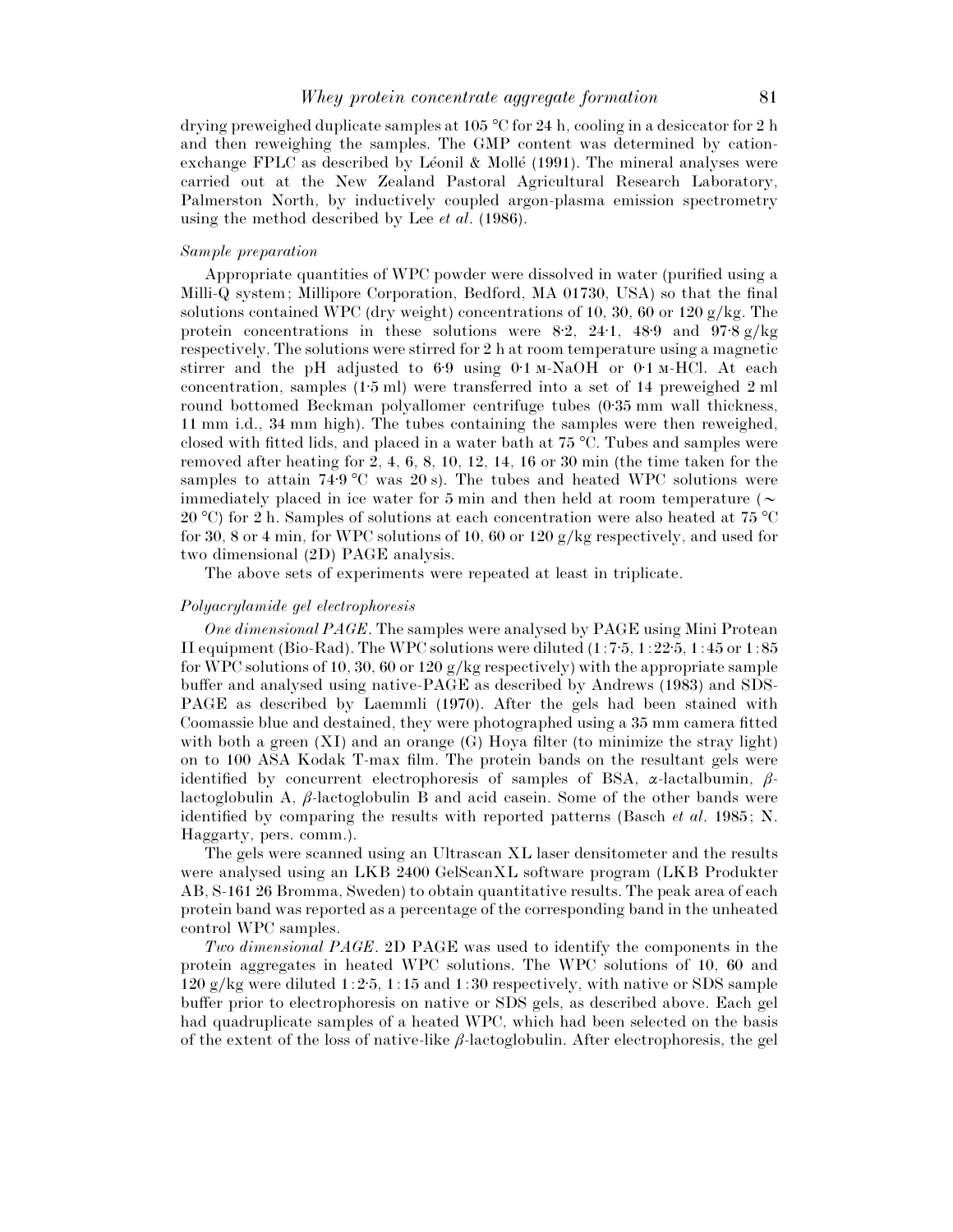## 82 P. HAVEA AND OTHERS

was removed from between the glass plates and cut so that each strip contained all the protein bands from each sample, including the material that did not migrate into the stacking gel. Two of the strips were stained to confirm that the separation in the 'first dimension' was satisfactory. The strip of native gel was placed on one of the glass plates and perpendicular to the spacers  $(0.75 \text{ mm})$ , the second plate was placed over it and the two plates were assembled into the gel setting equipment. SDS resolving gel solution (3.3 ml) was then carefully poured between the plates, leaving a space of  $\sim$  12 mm between the top of the gel solution and the bottom of the gel strip. The gel solution was then overlaid with water in the usual fashion, taking care not to wet the gel strip. After the resolving gel had set, the water was removed, the equipment was flushed with a little stacking gel solution and the space was filled with stacking gel solution, with the equipment tilted at  $\sim 30$  °C, so that no bubbles were trapped beneath the gel strip. A standard well-forming comb, which had most of the teeth removed, was then inserted so that wells formed were level with the centre of the gel strip and at least 4 mm distant from the end of the gel strip. After loading the appropriate chamber buffer and the control sample, the proteins were subjected to electrophoresis in the 'second dimension'. The resultant gel was then stained, destained and photographed as described above.

For the SDS 2D gels, 'first dimension' SDS gels were treated with 2 mercaptoethanol to reduce the protein components. After the first dimension separation (described above for SDS-PAGE), the sample wells were dried using strips of filter paper and filled with SDS stacking gel solution, and this was allowed to set ( $\sim$  30 min). The gel was then removed and cut into strips as described above. One of the unstained strips was placed in a test tube containing a solution of 5 ml 2 mercaptoethanol}l SDS sample buffer, and held in a water bath thermostatically controlled at 94 °C. After 2 min, the strip was removed from the test tube and washed with a little water to remove excess 2-mercaptoethanol solution, and the surplus water was blotted from the strip surface with filter paper strips. The gel strip was then held at room temperature for 30 min, to allow evaporation of excess 2 mercaptoethanol from the surface of the strip (the 2-mercaptoethanol would have inhibited the acrylamide polymerization). The strip was then fitted into the gel apparatus and the SDS gels were set and run as described above for the native-SDS 2D gel.

#### *Reaction kinetic evaluation*

The rates of the losses of native-like and SDS-monomeric  $\beta$ -lactoglobulin,  $\alpha$ lactalbumin and BSA at 75 °C, as measured by one dimensional PAGE, were determined using the general reaction kinetics equations described by Dannenberg & Kessler (1988). Each set of results was fitted to the appropriately derived equation for  $n=1$  or  $n>1$ , and the reaction rate constants were calculated using the FigP statistical program (Biosoft, Ferguson, MO 63135, USA). The coefficients of determination  $(r^2)$  were used to indicate how well each data set fitted the equations.

#### **RESULTS**

#### *Nomenclature*

Based on the PAGE results, some key terms used to differentiate the various forms of protein in heated WPC systems were defined by Gezimati *et al*. (1996*a*) and the relationships between these different forms of protein and their likely changes during the heat treatment of WPC solutions are shown in Fig. 1. Analysis of heated WPC solutions by native-PAGE (pH  $\sim$  8.3) gave protein bands that coincided with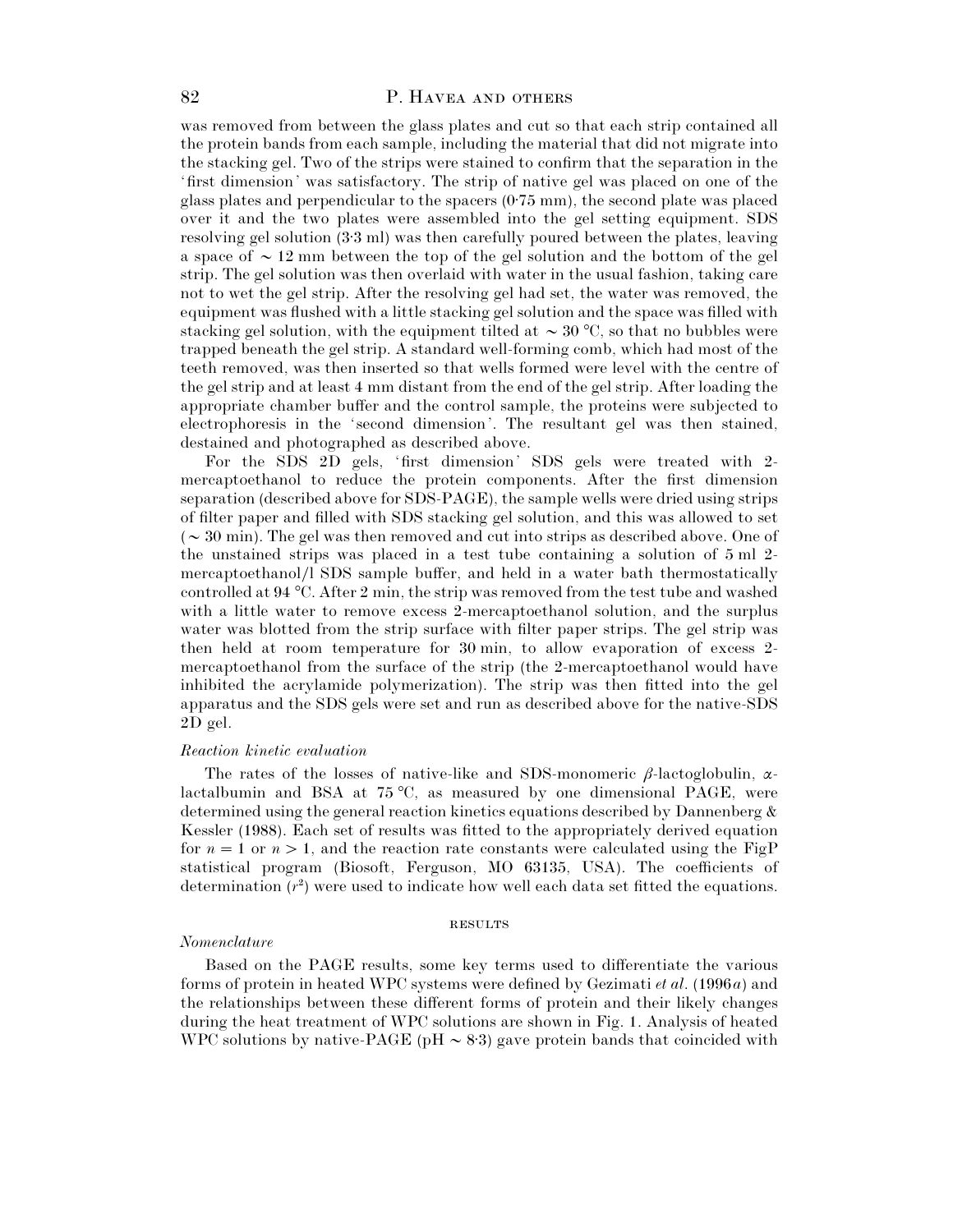

Fig. 1. Schematic representation of the relationship between the relative amounts of different forms of proteins (e.g. 'native-like', 'SDS-monomeric', ' total reducible') in heated whey protein concentrate solutions.

the native proteins in the unheated samples; these bands could be referred to as 'native-like' proteins. SDS-PAGE (pH  $\sim$  8.3, 1 g SDS/l) analysis of heated samples gave more intense protein bands that ran as though they were monomeric; these could be referred to as 'SDS-monomeric' proteins. Analysis of heated samples by SDS-PAGE in the presence of a reducing agent, which converts disulphide bonds into free sulphydryl groups, gave even more intense bands that migrated as though they were monomers. These could be called 'total reducible' proteins.

## *Whey protein concentrate composition*

Analysis showed that the WPC powder contained 941 g dry matter/kg of which 813 g was protein, 157 g GMP (also measured as part of the protein), 65 g fat and 47 g lactose. GMP contents of  $\sim 150 \frac{\text{g}}{\text{kg}}$  are quite common for WPC derived from rennet or cheese whey (M. Pritchard, pers. comm.).

#### *Identification of protein components in unheated whey protein concentrate solutions*

*One dimensional PAGE*. The unheated WPC solutions gave native-PAGE patterns (Fig. 2*a*, lanes 1 and 2) with bands that could be identified as  $\beta$ -lactoglobulin A and B, α-lactalbumin and BSA. There was also a band close to the beginning of the resolving gel, another that indicated that some proteins had not entered the gel, and a slightly diffuse region between the  $\alpha$ -lactalbumin and BSA bands. Similarly, the major protein bands in unheated WPC solutions were identified in the SDS gels (Fig. 2*b*, lanes 1 and 2). Again, there was material that did not enter the resolving gel, that only travelled a short distance into the gel and that ran between the  $\beta$ -lactoglobulin and BSA bands. When the samples were reduced prior to electrophoresis (Fig. 2*c*), the light and heavy immunoglobulin (IgL, IgH) and lactoferrin bands could be identified by comparison with previously reported patterns (Basch *et al*. 1985). There was no material that did not enter the resolving gel, although there was a light band near the top of the resolving gel and some diffuse staining between the  $\beta$ lactoglobulin and BSA bands.

*Two dimensional PAGE*. The bands that could be identified on the native and SDS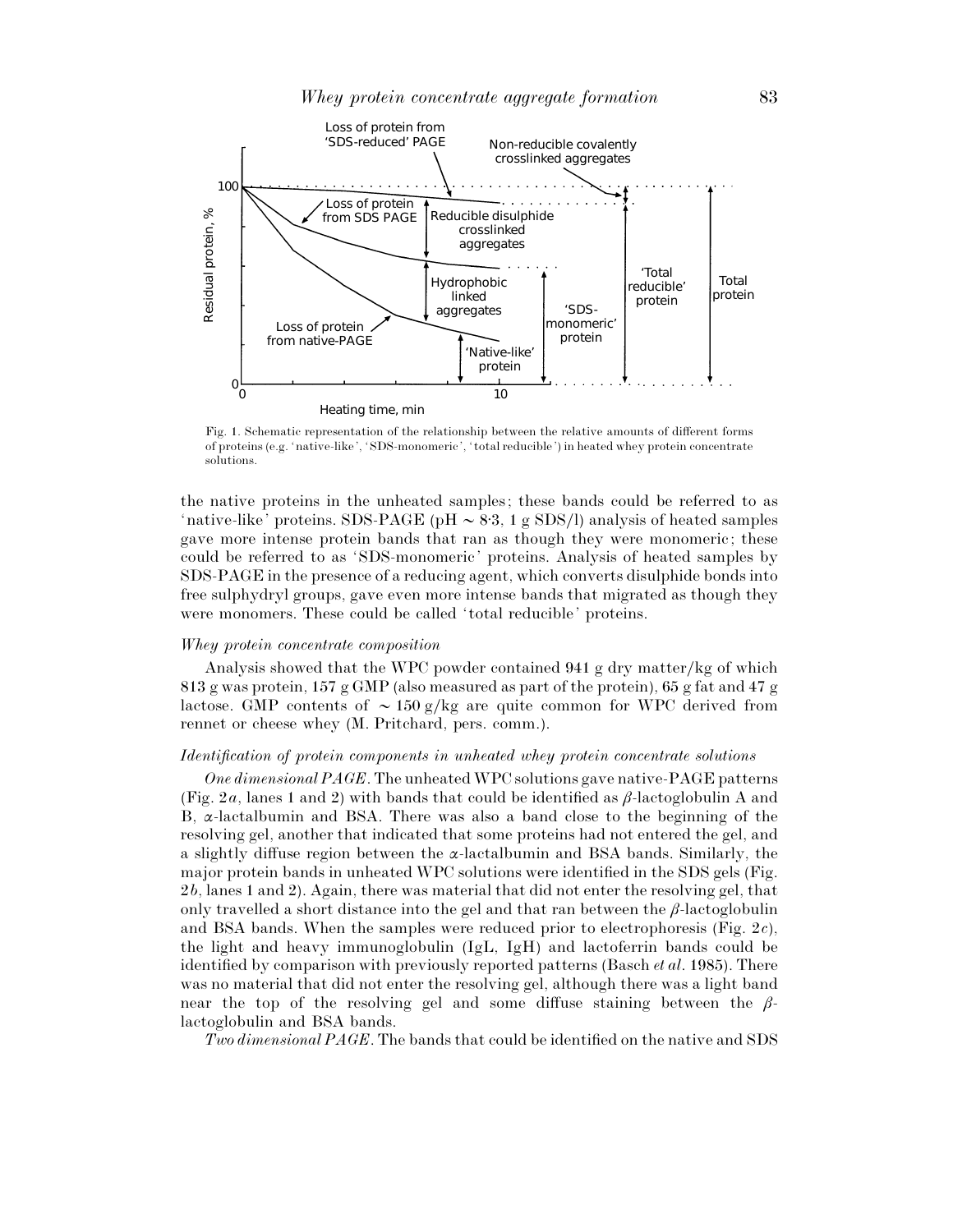

Fig. 2. Typical electrophoretic patterns of whey protein concentrate solutions (60 g/kg) heated at 75 °C for: lanes 1 and 2, 0; lane 3, 2; lane 4, 4; lane 5, 6; lane 6, 8; lane 7, 10; lane 8, 12 and lane 9, 16 min obtained using (*a*) native-PAGE, (*b*) SDS-PAGE and (*c*) SDS-PAGE of the reduced samples. BSA, bovine serum albumin; WP, whey proteins, α-La, α-lactalbumin; β-Lg, β-lactoglobulin; Lf, lactoferrin; β-Lg A, β-Lg B, β-lactoglobulins A and B; IgH, IgL, heavy and light immunoglobulin fractions.

one dimensional gels as  $\beta$ -lactoglobulin A and B,  $\alpha$ -lactalbumin and BSA were readily identified as the various spots on the native-SDS 2D gel (Fig. 3*a*). Similarly, the spots for these proteins, lactoferrin and the corresponding reduced proteins, as well as reduced IgL and IgH, were identified on the SDS 2D gel (Fig. 3*b*). Some other spots were identified in this way. The spot labelled X in Fig. 3 (*a*) was probably glyco- $\alpha$ -lactalbumin (N. Haggarty, pers. comm.) whereas the spots labelled Y1 and Y2 in Fig. 3(*b*) were likely to be  $\alpha_{s1}$  and  $\beta$ -caseins respectively. There were a number of spots corresponding to BSA, lactoferrin, IgH and IgL, which after reduction were resolved from the material caught at the top of the stacking and resolving gels. There were other spots for which the proteins were not identified. It was not possible to identify GMP in any of these gel systems because of the staining techniques used.

## *Formation of whey protein aggregates during heat treatment*

When the WPC solutions were heated for various times at 75 °C and examined by PAGE, the intensities of all the whey protein bands diminished for the non-reduced samples with corresponding increases in the material in the stacking gel and caught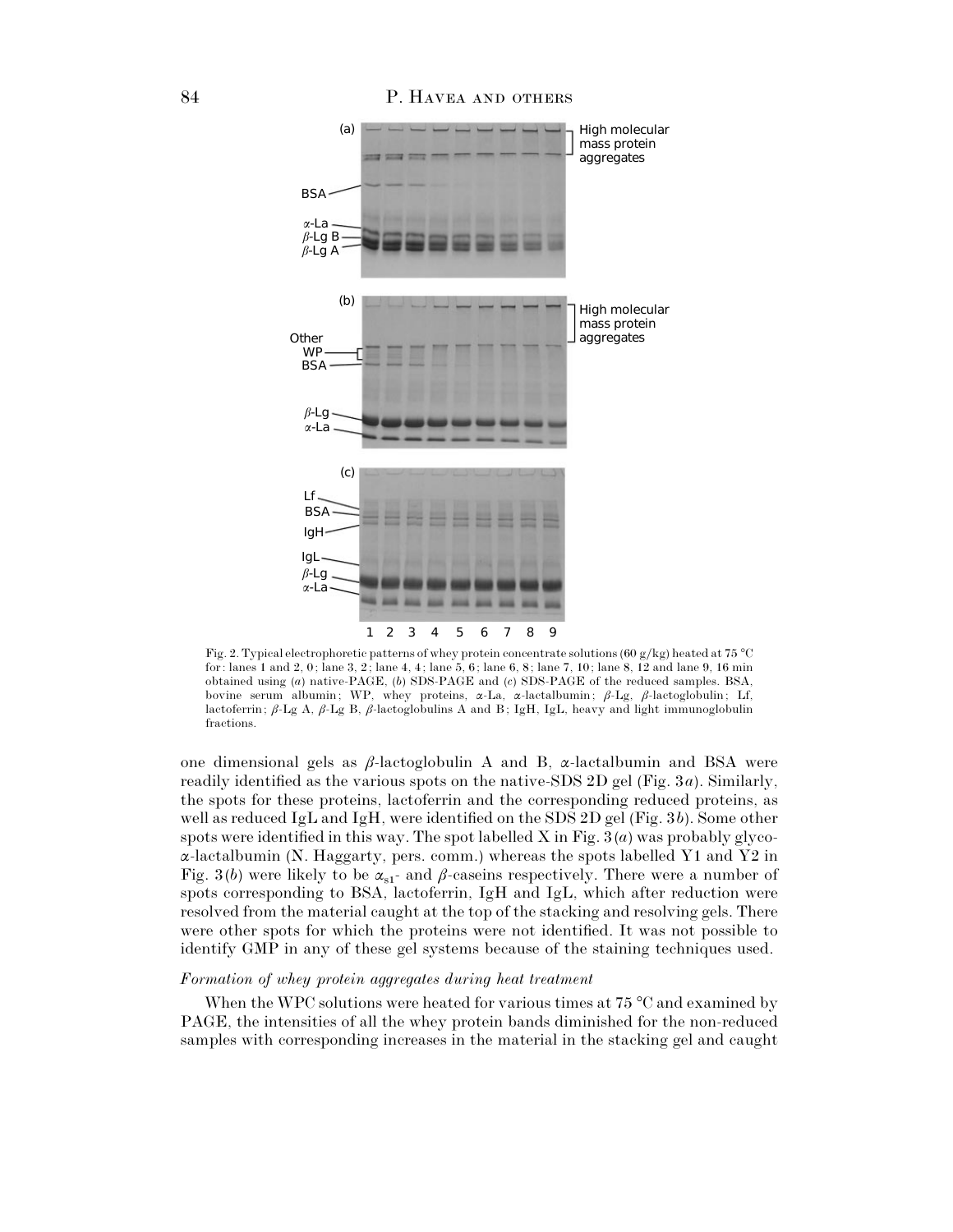

Fig. 3. Two dimensional electrophoretic patterns of an unheated control whey protein concentrate sample (120 g}kg): (*a*) first dimension, native-PAGE; second dimension, SDS-PAGE; (*b*) first dimension, SDS-PAGE without treatment with 2-mercaptoethanol; second dimension, SDS-PAGE of samples within gel strip that were treated with 2-mercaptoethanol. At the top of each gel there is a stained strip showing the protein bands from the first dimension separation running from left to right. Immediately below this strip is a second strip, which had contained the same protein bands that were used as samples for the second dimension separation. On the left hand side, a portion of the corresponding sample was run to help identify the protein bands. BSA, bovine serum albumin; WPC, whey protein concentrate,  $\alpha$ -La,  $\alpha$ -lactalbumin;  $\beta$ -Lg,  $\beta$ -lactoglobulin; IgH, IgL, heavy and light immunoglobulin fractions; X, glyco-α-lactalbumin; Y1,  $\alpha_{s1}$ -casein; Y2,  $\beta$ -casein.

at the top of the resolving gel (Fig. 2*a*, *b*). Reduction of these WPC samples resulted in complete disappearance of the material within the stacking gel and that caught at the top of the resolving gel, and all the bands were essentially the same from one lane to another (Fig. 2*c*). The minor whey protein components were the most heat sensitive and their concentration decreased faster than that of the major proteins (Fig. 2*a*, *b*).

Quantitative PAGE showed that when  $10 \text{ g WPC/kg}$  solutions were heated, there were only slight decreases in the quantities of  $\beta$ -lactoglobulin and  $\alpha$ -lactalbumin with heating time (Fig. 4). However, the quantities of the native-like and SDS-monomeric BSA (Fig. 4*c*), Ig and lactoferrin decreased more with heating time. The loss of native-like and SDS-monomeric  $\beta$ -lactoglobulin and  $\alpha$ -lactalbumin with heating time was greater from the 60 g/kg solution and greatest from the 120 g/kg solution (Fig. 4); the loss from the WPC solution of 30  $g/kg$  was intermediate between those from the 10 and 60 g/kg solutions (results not shown). The results for the loss of native-like β-lactoglobulin from the WPC solutions of 30 and 60 g/kg indicated a slower initial stage, followed by more rapid loss. However, the initial stage was undetectable in 120 g WPC/kg solution. In this solution, the amounts of SDSmonomeric  $\beta$ -lactoglobulin and  $\alpha$ -lactalbumin present in each heated sample were considerably greater than the quantities of native-like  $\beta$ -lactoglobulin and  $\alpha$ lactalbumin. However, the loss of SDS-monomeric β-lactoglobulin from WPC solutions of 30 and 60 g/kg was only slightly lower than that of the native-like proteins.

The rates of depletion of native-like  $\beta$ -lactoglobulin,  $\alpha$ -lactalbumin and BSA could be adequately described by equations for either first or second order reactions, although a first order reaction had the higher correlation (results not shown). For both native-like and SDS-monomeric proteins, the first and second order reaction rate constants increased with WPC concentration, the extent of increase being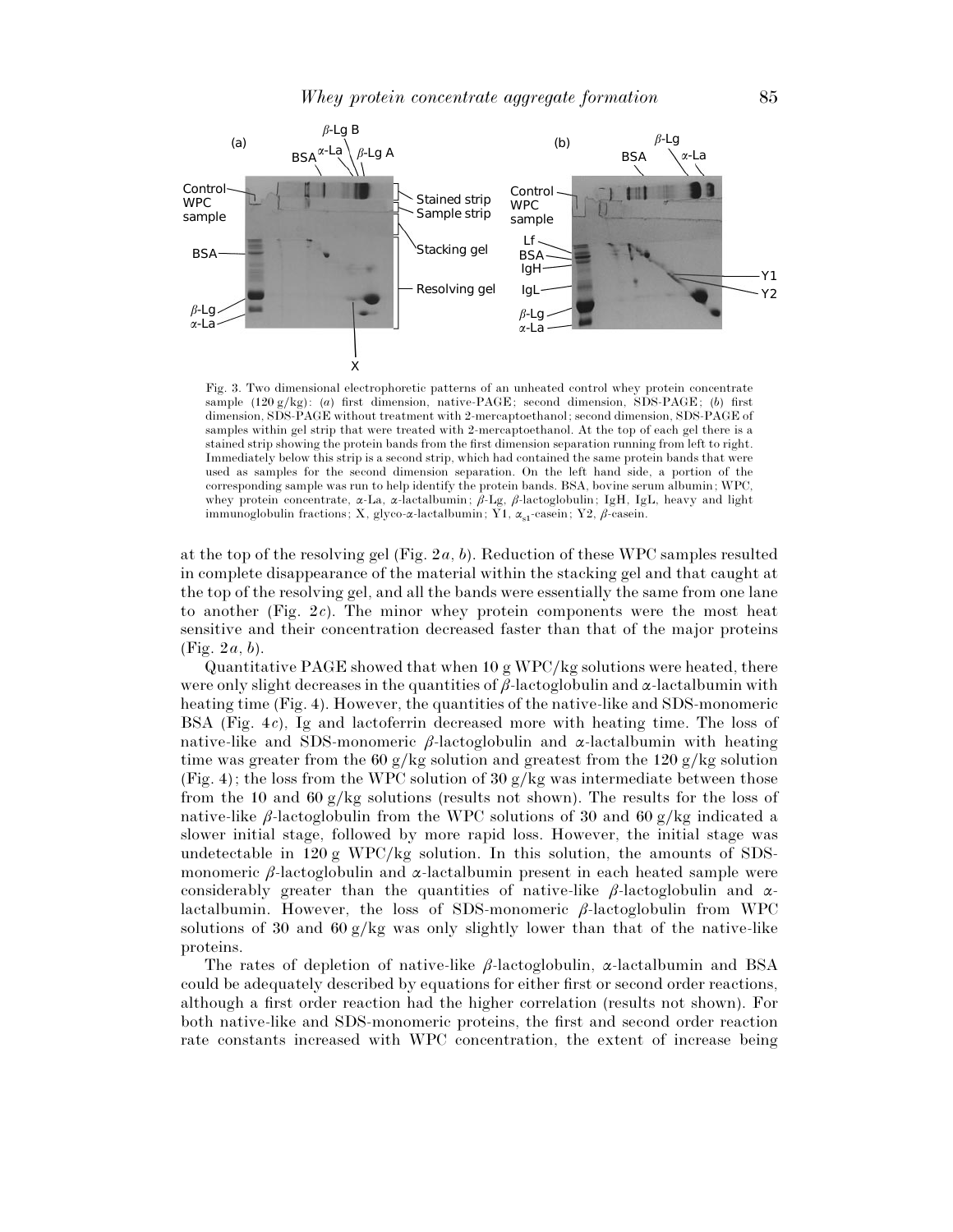

Fig. 4. Loss of  $\bigcirc$ ,  $\bigtriangleup$ ,  $\Box$ , 'native-like'; and  $\bigcirc$ ,  $\blacktriangle$ ,  $\blacksquare$ , 'SDS-monomeric' forms of  $(a)$   $\beta$ -lactoglobulin; (*b*) α-lactalbumin and (*c*) bovine serum albumin on heating at 75 °C whey protein concentrate solutions of  $\bigcirc$ ,  $\bullet$ , 10;  $\bigtriangleup$ ,  $\bullet$ , 60 and  $\Box$ ,  $\blacksquare$ , 120 g/kg. Each point represents a mean of three replicates with typical sp indicated by vertical bars for some points.

greater for the native-like proteins. This suggests that the loss of protein did not occur via simple first or second order processes despite the high correlation. Differences in protein and mineral concentrations in the WPC solutions may result in a change in reaction mechanism.

Native-like α-lactalbumin was lost (in terms of proportion of original protein) from the WPC solutions of 30 and 60 g/kg more quickly than native-like  $\beta$ lactoglobulin, although the losses of the two proteins were comparable from the 120 g WPC/kg solution (Fig. 4). The rate of loss of SDS-monomeric  $\alpha$ -lactalbumin appeared to be faster than that of  $\beta$ -lactoglobulin at all WPC concentrations. The observation that the loss of native α-lactalbumin was faster than that of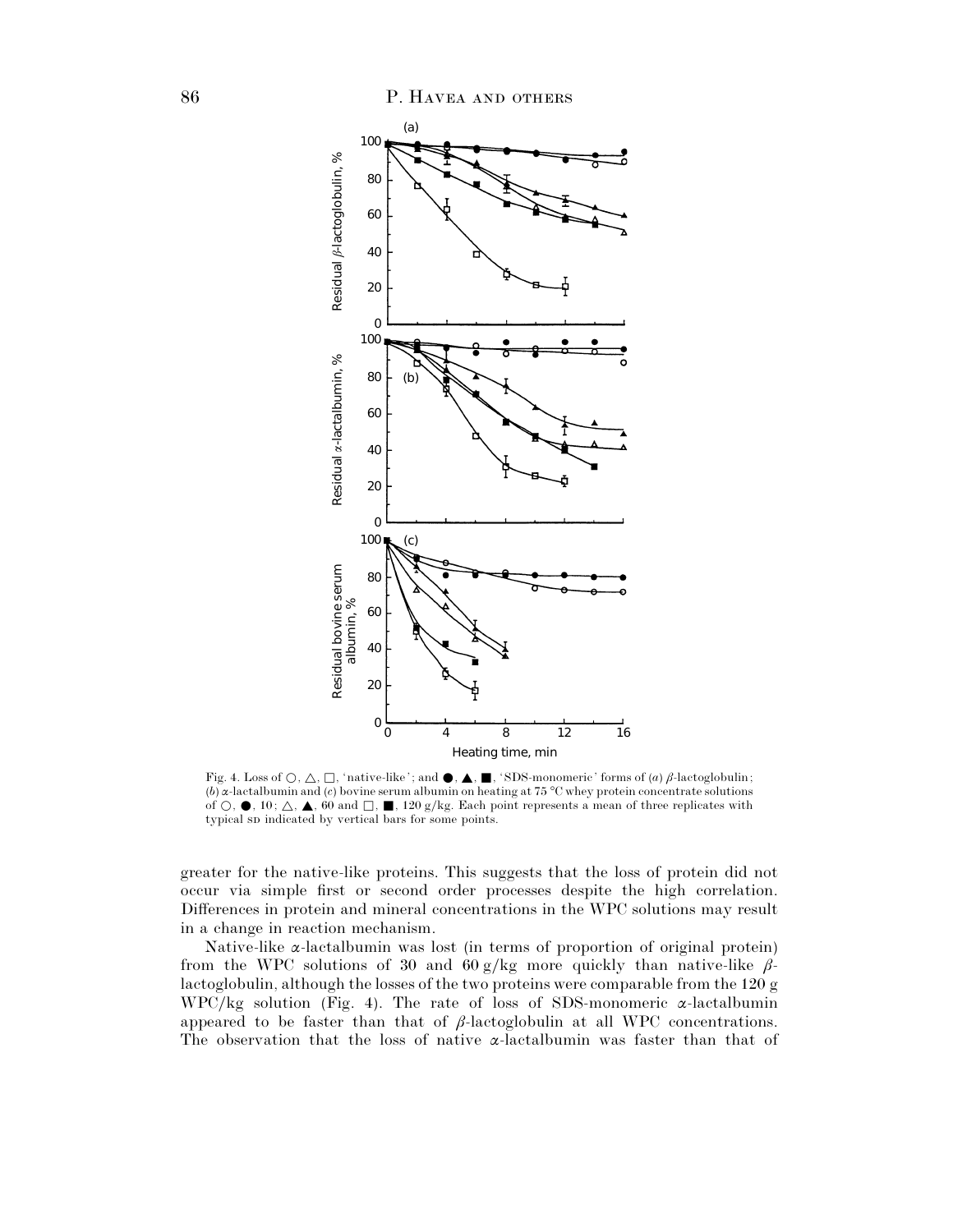

Fig. 5. Two dimensional electrophoretic patterns of whey protein concentrate solutions of (*a*, *b*) 10, (*c*, *d*), 60 and (*e*, *f*) 120 g/kg heated at 75 °C for 30, 8 and 4 min respectively. Samples were diluted with sample buffer and analysed in two dimensions by the same procedure as for the samples in Fig. 3. BSA, bovine serum albumin; α-La, α-lactalbumin; β-Lg, β-lactoglobulin; IgH, IgL, heavy and light immunoglobulin fractions; A, β-lactoglobulin dimers; B, partly unfolded forms of β-lactoglobulin; C, C', α-lactalbumin dimers and/or  $β$ -lactoglobulin–α-lactalbumin dimers?

β-lactoglobulin was in agreement with the results of Hollar *et al*. (1995) obtained by heating 160 g WPC/kg solutions at 71 °C.

## *Characterization of heat*-*induced whey protein aggregates*

The aggregates observed using native- and SDS-PAGE (Fig. 2*a*, *b*) were characterized using 2D PAGE (Fig. 5). Comparison of the native-SDS 2D PAGE (Fig. 5*a*) of the 10 g WPC/kg sample heated at 75 °C for 30 min with the pattern for the control sample (Fig. 3*a*) indicated a number of new spots. Examination of the ' sample' gel strip showed that the material caught in the sample well and that at the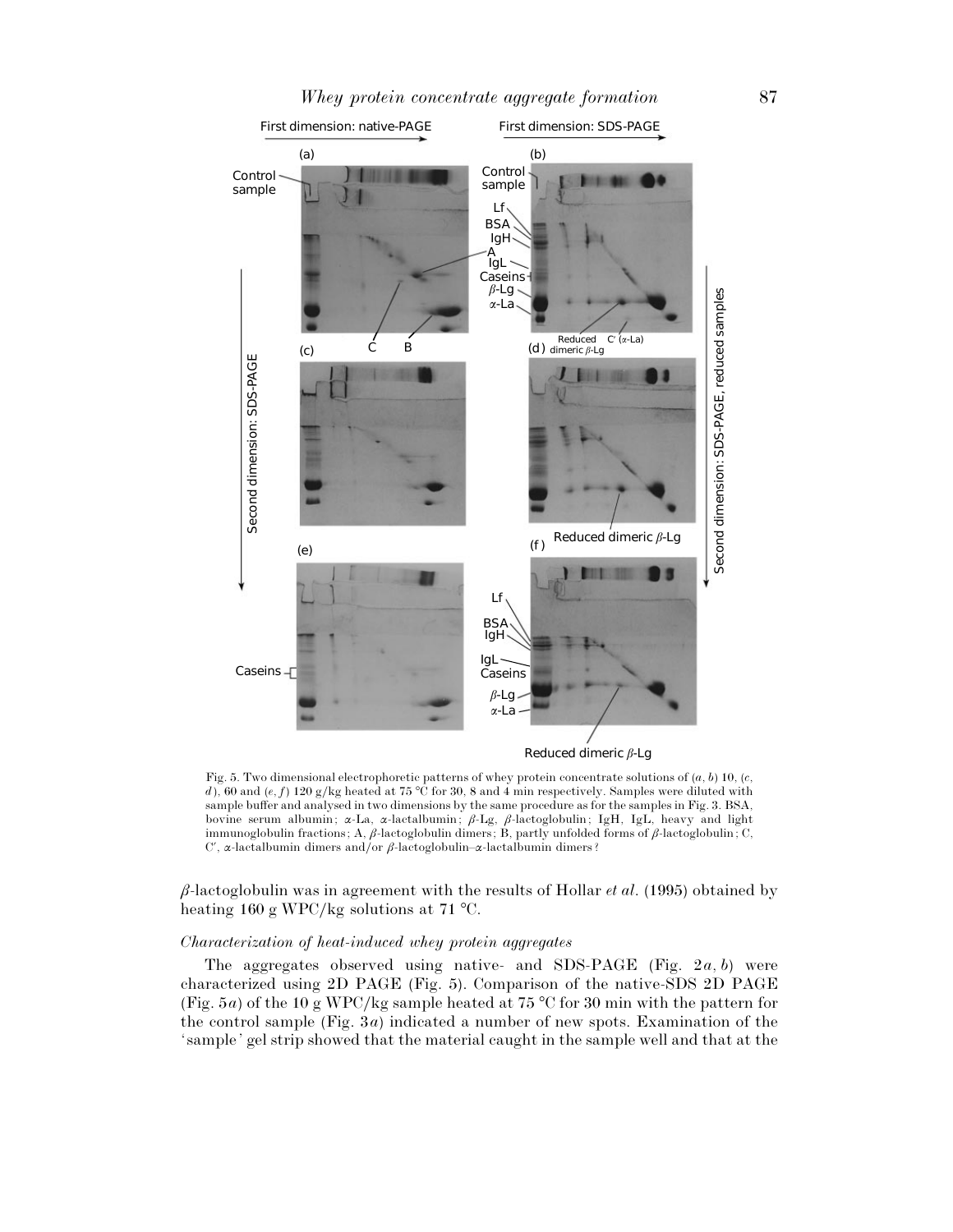## 88 P. HAVEA AND OTHERS

top of the resolving gel had not moved out of the sample strip. The material that had moved a few millimetres into the gel was only partly eluted from the sample gel. The region labelled A had a moderately well defined spot which corresponded to the bands in the region between BSA and  $\alpha$ -lactalbumin. A distinct spot, labelled C, was observed in the native-SDS 2D gel (Fig. 5*a*) and had slightly lower molecular mass than  $\beta$ -lactoglobulin dimer (A). Upon reduction, this spot resolved to give monomeric α-lactalbumin (labelled C', in Fig. 5*b*) and a faint  $β$ -lactoglobulin spot, indicating the presence of disulphide-linked  $\alpha$ -lactalbumin dimers and/or disulphide-linked  $\alpha$ lactalbumin  $\beta$ -lactoglobulin dimer complex in the heated 10 g WPC/kg solution. There was also a faint horizontal comet tail of intensity between the  $\beta$ -lactoglobulin spot on the 2D gel and the  $\beta$ -lactoglobulin band at the left hand side.

Comparison of the SDS 2D PAGE pattern (Fig. 5*b*) with the control pattern (Fig. 3*b*) showed that most of the material caught in the sample well travelled into the gel and that all the other material in the sample gel travelled into the 2D gel. After reduction, the material caught in the sample well resolved into a series of spots corresponding to many of the proteins in the reduced sample in the left hand channel. The relative band intensities were different, the most notable being the absence of α-lactalbumin, and the presence of little β-lactoglobulin and BSA, which was less intense than IgH and lactoferrin. The material that had been caught at the top of the resolving gel also gave a number of spots. In this case, the BSA spot was more intense than any other. Between the  $\beta$ -lactoglobulin spot and the  $\beta$ -lactoglobulin band in the left hand channel there were a number of spots and an almost continuous horizontal line up to the point corresponding to the material caught at the top of the resolving gel. An intense spot (Fig. 5*b*) could well correspond to a disulphide-bonded  $\beta$ lactoglobulin dimer, based on the position of the unreduced protein on the SDS gel. Also apparent were a number of faint  $\alpha$ -lactalbumin spots across the gel (i.e. between the  $\alpha$ -lactalbumin spot and the corresponding band in the left hand channel) indicating the presence of disulphide-bonded  $\alpha$ -lactalbumin in the aggregates.

Comparison of the 2D PAGE results from the heated  $120 \text{ g WPC/kg}$  sample (Fig.  $5e, f$ ) with those from the 10 g/kg sample (Fig.  $5a, b$ ) showed some interesting differences. For the native-SDS 2D PAGE pattern (Fig. 5*e*), BSA, casein,  $\beta$ -lactoglobulin,  $\alpha$ -lactalbumin and glyco- $\alpha$ -lactalbumin were all present but the dimeric spot (A in Fig. 5*a*) was markedly diminished in intensity. Most of the material that had been caught in the sample slot and at the top of the resolving gel did not travel into the SDS gel, as was the case for the  $10 \text{ g WPC/kg sample}$  (Fig. 5*a*). However, some of this material travelled down the SDS gel, indicating that some of it was dissociated from high molecular mass aggregates by the SDS buffer. It is quite clear that SDS dissociated monomeric  $\beta$ -lactoglobulin from a number of aggregates to show up as a faint line and a series of spots between the  $\beta$ -lactoglobulin spot and the  $\beta$ -lactoglobulin band in the left hand channel. A number of faint spots, which were apparently of slightly lower mobility than  $\beta$ -lactoglobulin, were observed in the region labelled B (Fig. 5*a*). We could not identify the protein components that corresponded to these spots. Comparable spots were also apparent for BSA.

Comparison of the non-reduced and the reduced SDS 2D PAGE pattern (Fig. 5*f*) with that of the equivalent  $10 g WPC/kg$  pattern (Fig. 5*b*) showed substantial differences in the way that  $\beta$ -lactoglobulin formed disulphide-bonded aggregates at the two different concentrations, with less dimer at the higher concentration. A number of  $\alpha$ -lactalbumin spots across the gel were also found in heated 120 g/kg solution, although the intensities of these spots appeared to be much lower than those observed in heated 10 g WPC}kg solutions (Fig. 5*b*).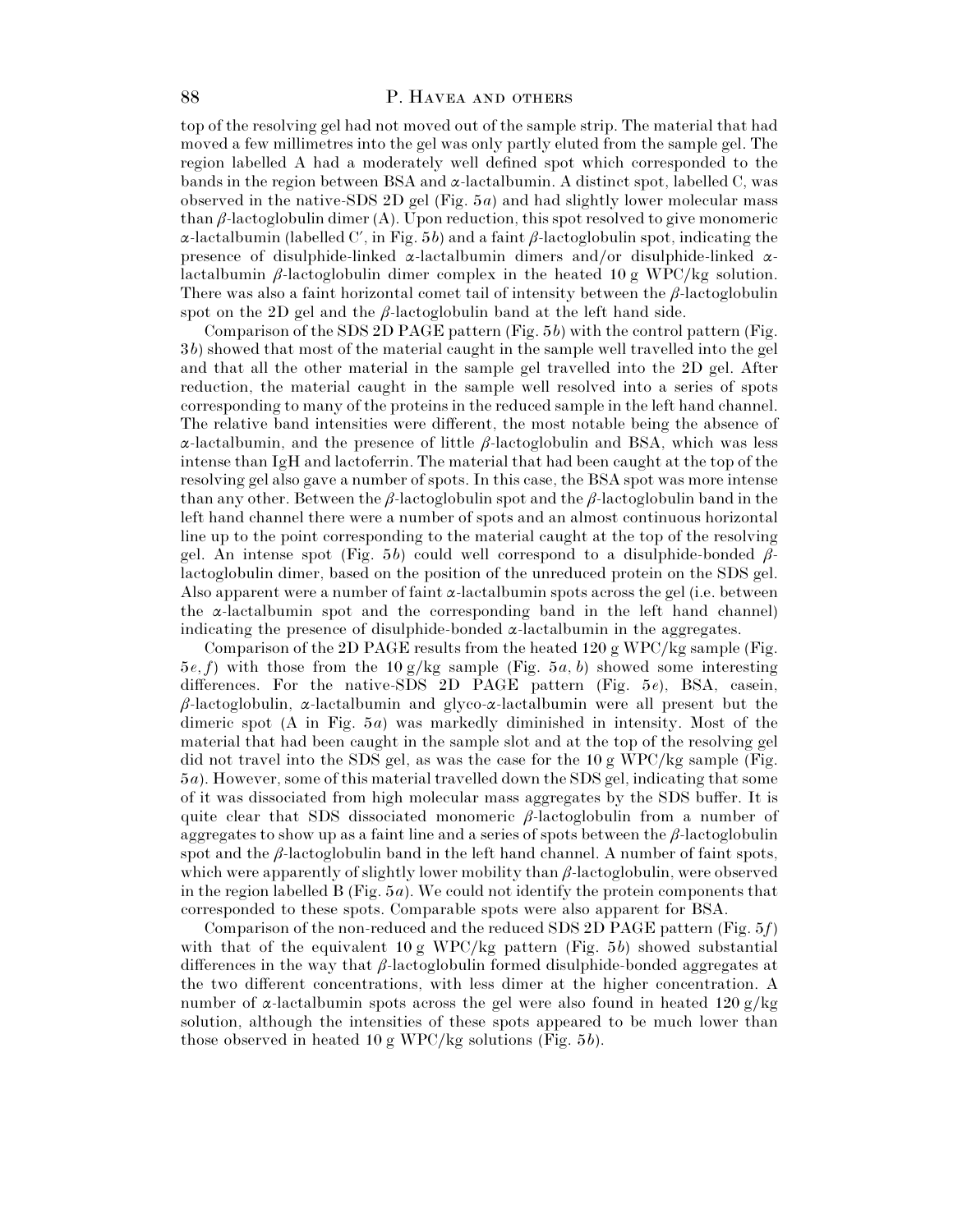The patterns for the heated 60 g WPC/kg solution (Fig. 5 $c$ ,  $d$ ) were intermediate between the 10 and 120 g WPC/kg patterns.

#### **DISCUSSION**

In this study, the possible protein interactions leading to aggregation and gelation during the heating of WPC were examined by 2D electrophoretic methods. The differentiation of peptides or proteins crosslinked by disulphide bonds from other peptides has been conducted using 2D SDS-PAGE with an intermediate reduction step (Zeece *et al*. 1989), but we are not aware of the use of combinations of native- and SDS-PAGE systems to distinguish hydrophobically associated protein aggregates from disulphide-bonded aggregates in a heat-treated mixture of proteins.

The present studies showed that, when WPC solutions were heated at 75 °C, aggregates consisting of  $\beta$ -lactoglobulin,  $\alpha$ -lactalbumin, BSA, caseins and minor proteins were formed and that both hydrophobic interactions and disulphide crosslinkages were involved in forming these aggregates. The extent of aggregation as well as the nature of stabilizing forces involved in the formation of the aggregates were affected by the WPC concentration. The amount of hydrophobically associated  $\beta$ -lactoglobulin (the protein that is stable under the conditions of separation in native-PAGE, i.e.  $\sim 20$  °C and  $\sim$  pH 8.5, but not in SDS) increased with concentration, especially between 60 and 120  $g/kg$  (Fig. 4*a*). However, the quantity of hydrophobically associated  $\alpha$ -lactalbumin increased to a smaller extent with concentration. It is estimated that, when 120 g WPC/kg was heated at 75 °C for 12 min,  $\sim 80\%$  of total β-lactoglobulin was aggregated, of which  $\sim 50\%$  was associated hydrophobically (Fig. 4*a*). By comparison,  $\sim$  78% of total  $\alpha$ -lactalbumin was present as aggregates, of which 25% was linked by hydrophobic interactions (Fig. 4*b*).

When the WPC solutions were heated at 75 °C, disulphide-linked  $\alpha$ -lactalbumin and  $\beta$ -lactoglobulin dimers were observed predominantly in the WPC solutions of 10 and 60 g/kg (Fig. 5*b*, *d*), but not in 120 g/kg solutions (Fig. 5*f*). The various spots observed in region B (Fig. 5*a*) may be attributable to various partly unfolded forms of  $\beta$ -lactoglobulin. Such forms of  $\beta$ -lactoglobulin have been implicated in heated solutions of pure protein using differential scanning calorimetry (Qi *et al*. 1995) and light-scattering techniques (Griffin *et al*. 1993).

From analyses of the WPC used in this study the 'whey protein' content was probably 650 g/kg. The β-lactoglobulin content of the WPC was probably  $\sim 600$ g/kg, i.e.  $\sim$  72 g/kg solution for the 120 g WPC/kg solution. This compares with concentrations of  $\sim 100 \text{ g/l}$  for many of the other studies, e.g. McSwiney *et al.* (1994*a*, *b*), involving β-lactoglobulin alone. When Gezimati *et al*. (1996*a*, *b*, 1997) examined mixtures of  $\beta$ -lactoglobulin and BSA or  $\alpha$ -lactalbumin, they found that in addition to disulphide-linked aggregates  $\beta$ -lactoglobulin and BSA, but not  $\alpha$ lactalbumin, were able to form stable hydrophobic aggregates when the pure proteins were heated at 75 °C in a buffer that simulated the WPC environment. When  $\alpha$ lactalbumin was heated with  $\beta$ -lactoglobulin (and probably BSA) it formed stable hydrophobic aggregates (Gezimati *et al*. 1996*b*, 1997). The results from the one dimensional PAGE experiments, which confirmed the differences between the loss of native-like proteins and the loss of SDS-monomeric proteins from the heated 120 g WPC}kg solutions (Fig. 4*a*, *b*), were as expected from the earlier results involving mixtures of pure proteins (Gezimati *et al*. 1996*a*, *b*, 1997). Therefore, it is likely that the protein–protein interactions that led to the formation of aggregates in heated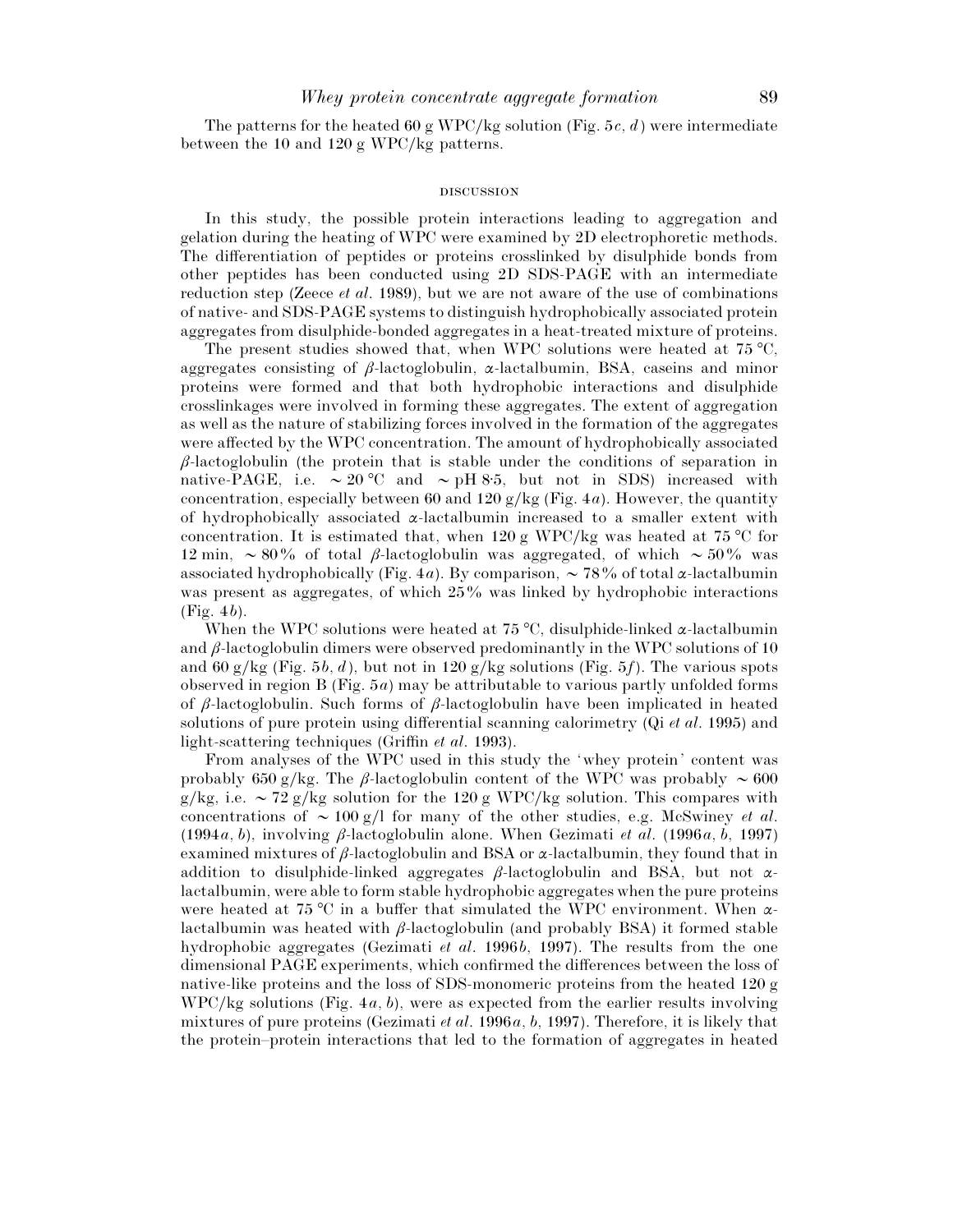$120 \text{ g WPC/kg}$  solutions were similar to those observed in the model systems used by Gezimati *et al*. (1996*a*, *b*, 1997).

The authors gratefully acknowledge the New Zealand Dairy Board for funding this work, Dr Mark Pritchard at the New Zealand Dairy Research Institute for carrying out the GMP analysis and June Latham for technical assistance. We thank the Foundation for Research, Science and Technology for providing funding to L. K. Creamer (Contract DRI 403).

#### **REFERENCES**

A, J. M. 1995 Gelation of whey proteins. *Food Technology* **49** (10) 83–89

- ANDREWS, A. T. 1983 Proteinases in normal bovine milk and their action on caseins. *Journal of Dairy Research* **50** 45–55
- ASSOCIATION OF OFFICIAL ANALYTICAL CHEMISTS 1984 Official Methods of Analysis, 14th edn (Ed. S. Williams). Washington, DC: AOAC
- BASCH, J. J., DOUGLAS, F. W., PROCINO, L. G., HOLSINGER, V. H. & FARRELL, H. M. 1985 Quantitation of caseins and whey proteins of processed milks and whey protein concentrates, application of gel electrophoresis, and comparison with Harland–Ashworth procedure. *Journal of Dairy Science* **68** 23–31
- BOWLAND, E. L. & FOEGEDING, E. A. 1995 Effects of anions on thermally induced whey protein isolate gels. *Food Hydrocolloids* **9** 47–56
- DANNENBERG, F. & KESSLER, H.-G. 1988 Reaction kinetics of the denaturation of whey proteins in milk. *Journal of Food Science* **53** 258–263
- GEZIMATI, J., CREAMER, L. K. & SINGH, H. 1997 Heat-induced interactions and gelation of mixtures of bovine β-lactoglobulin and α-lactalbumin. *Journal of Agricultural and Food Chemistry* **45** 1130–1136
- GEZIMATI, J., SINGH, H. & CREAMER, L. K. 1996*a* Heat-induced interactions and gelation of mixtures of bovine β-lactoglobulin and serum albumin. *Journal of Agricultural and Food Chemistry* **44** 804–810
- GEZIMATI, J., SINGH, H. & CREAMER, L. K. 1996*b* Aggregation and gelation of bovine β-lactoglobulin, α-lactalbumin and serum albumin. In *Macromolecular Interactions in Food Technology*, pp. 124–133 (Eds N. Parris, A. Kato, L. K. Creamer and R. J. Pearce). Washington DC: American Chemical Society (*ACS Symposium Series* no. 650)
- GRIFFIN, W. G., GRIFFIN, M. C. A., MARTIN, S. R. & PRICE, J. 1993 Molecular basis of thermal aggregation of bovine β-lactoglobulin A. *Journal of the Chemical Society*, *Faraday Transactions* **89** 3395–3405
- HOLLAR, C. M., PARRIS, N., HSIEH, A. & COCKLEY, K. D. 1995 Factors affecting the denaturation and aggregation of whey proteins in heated whey protein concentrate mixtures. *Journal of Dairy Science* **78** 260–267
- KARLESKIND, D., LAYE, I., MEI, F.-I. & MORR, C. V. 1995 Gelation properties of lipid-reduced, and calcium reduced whey protein concentrates. *Journal of Food Science* **60** 731–737, 741
- LAEMMLI, U. K. 1970 Cleavage of structural proteins during the assembly of the head of bacteriophage T4. *Nature* **227** 680–685
- LANGTON, M. & HERMANSSON, A.-M. 1992 Fine-stranded and particulate gels of  $\beta$ -lactoglobulin and whey protein at varying pH. *Food Hydrocolloids* **5** 523–539
- LEE, J., SEDCOLE, J. R. & PRITCHARD, M. W. 1986 Matrix interactions in an inductively coupled argon plasma optimized for simultaneous multi-element analysis by atomic emission spectrometry. *Spectrochimica Acta* **41B** 217–225
- LÉONIL, J. & MOLLÉ, D. 1991 A method for determination of macropeptide by cation-exchange fast protein liquid chromatography and its use for following the action of chymosin in milk. *Journal of Dairy Research* **58** 321–328
- McSwINEY, M., SINGH, H. & CAMPANELLA, O. H. 1994*a* Thermal aggregation and gelation of bovine β-lactoglobulin. *Food Hydrocolloids* **8** 441–453
- McSWINEY, M., SINGH, H., CAMPANELLA, O. & CREAMER, L. K. 1994*b* Thermal gelation and denaturation of bovine β-lactoglobulins A and B. *Journal of Dairy Research* **61** 221–232
- MANGINO, M. E., LIAO, Y. Y., HARPER, N. J., MORR, C. V. & ZADOW, J. G. 1987 Effects of heat processing on the functionality of whey protein concentrates. *Journal of Food Science* **52** 1522–1524
- PAULSSON, M. & DEJMEK, P. 1989 Rheological properties of heat-induced whey protein gels. In *Milk Proteins: Nutritional*, *Clinical*, *Functional and Technological Aspects*, pp. 174–177 (Eds C. A. Barth and E. Schlimme). Darmstadt: Steinkopff
- PAULSSON, M., HEGG, P.-O. & CASTBERG, H. B. 1986 Heat-induced gelation of individual whey proteins. A dynamic rheological study. *Journal of Food Science* **51** 87–90
- Q1, X. L., BrownLow, S., HOLT, C. & SELLERS, P. 1995 Thermal denaturation of  $\beta$ -lactoglobulin: effect of protein concentration at pH 6±75 and 8±05. *Biochimica et Biophysica Acta* **1248** 43–49
- RUSSELL, C. E., MATTHEWS, M. E. & GRAY, I. K. 1980 A comparison of methods for the extraction of the fat from soluble whey protein concentrate powders. *New Zealand Journal of Dairy Science and Technology* **15** 239–244